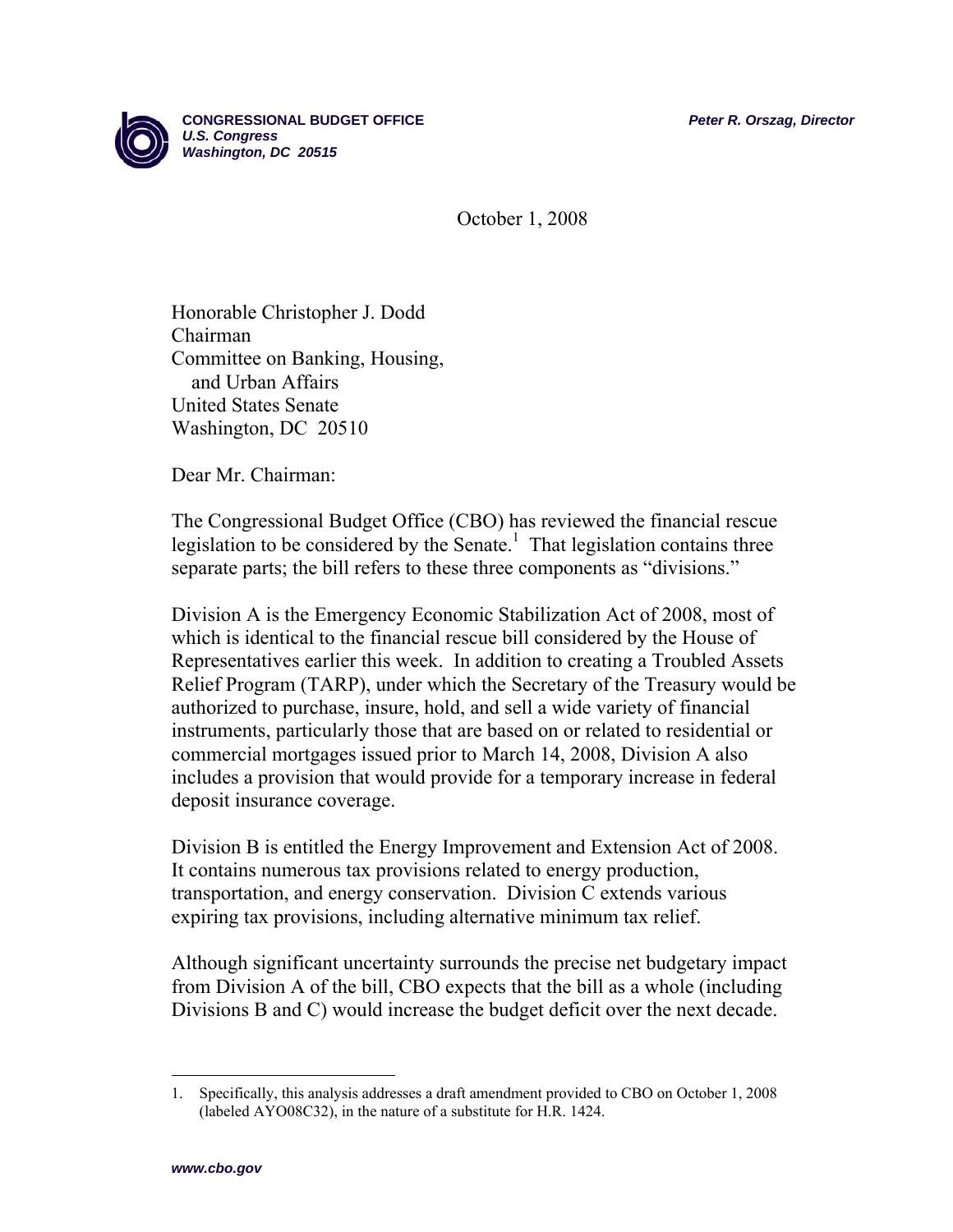#### **Division A – Emergency Economic Stabilization Act of 2008**

In addition to the TARP, the Senate legislation includes an expansion in deposit insurance. This section describes and analyzes the provisions of Division A, beginning with the changes to deposit insurance.

#### *Deposit Insurance*

Section 136 would provide for a temporary increase in the amount of deposits insured by the Federal Deposit Insurance Corporation (FDIC) and the National Credit Union Administration (NCUA), raising the limit for each insured account from \$100,000 to \$250,000 through December 31, 2009. Both agencies would be authorized to borrow such sums as may be necessary to cover any additional costs incurred as a result of the expanded coverage. The legislation also directs the agencies to exclude the increase in insurance coverage when assessing insurance premiums in the near term.

CBO estimates that the deposit insurance funds would incur larger losses in the near term as a result of higher coverage levels and the associated increase in insured deposits. (When institutions fail, the FDIC and NCUA pay for covered deposits and liquidate the assets held by the institution. Raising the amount of insured deposits would increase payments to depositors without affecting recoveries from liquidating assets, thereby increasing the net loss to the funds.) Such near-term losses would, however, be offset over the long term by higher insurance premiums because the agencies are required by law to restore the deposit insurance funds to certain levels over time, so any additional losses from the temporary expansion in coverage will gradually be offset by higher future premiums.

The effects of this provision on outlays over the next year or two are difficult to predict precisely because of uncertainty about the volume and distribution of insured deposits that would be added by this bill. Based on preliminary information from the FDIC, however, CBO estimates that raising the limit to \$250,000 through 2009 would boost insured deposits nationwide by about 15 percent. (As of June 30, 2008, deposits at FDICinsured institutions totaled about \$7 trillion, of which \$2.6 trillion were uninsured. The FDIC estimate suggests that this provision would extend coverage to about \$700 billion of those uninsured deposits.)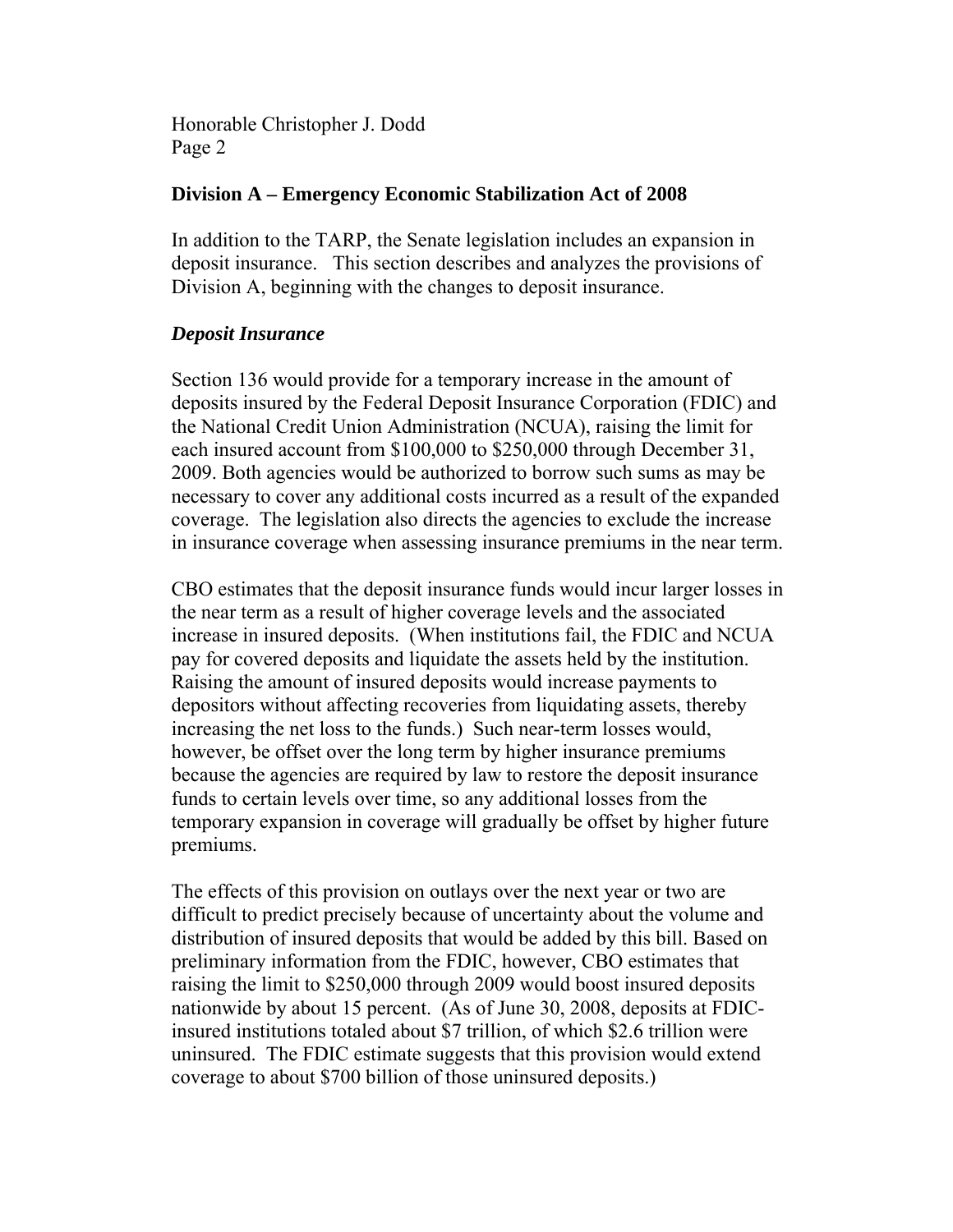# *Overview of TARP*

The bill would appropriate such sums as are necessary, for as many years as necessary, to enable the Secretary to purchase or insure troubled assets and to cover all administrative expenses of purchasing, insuring, holding, and selling those assets. Under the legislation, the authority to enter into agreements to purchase such troubled assets would initially be set to expire on December 31, 2009, but could be extended through two years from the date of enactment upon certification by the Secretary that such an extension is necessary. The purchase price of all such assets outstanding at any one time could not exceed \$700 billion (though cumulative gross purchases could exceed \$700 billion as previously purchased assets are sold). Purchases would be limited as follows:

- Authority for purchases of \$250 billion in assets would be available upon enactment;
- The authority would increase to \$350 billion if the President submits to the Congress a written notification that the Secretary is exercising authority to purchase an additional \$100 billion of assets; and
- The authority would increase to \$700 billion if the President submits a report detailing a plan to use the remaining \$350 billion in purchase authority; that expansion would be subject to a 15-day Congressional review for potential disapproval of the plan.

The bill would also enable the federal government, under terms and conditions to be developed by the Secretary of the Treasury, to insure troubled assets, including mortgage-backed securities, and collect premiums from participating financial institutions. The \$700 billion limit would be reduced by the excess of obligations to net premiums, if any, under this insurance program.

To facilitate these activities, the federal debt limit would be increased by \$700 billion. If, five years after enactment of the bill, the Director of the Office of Management and Budget in consultation with the Director of the Congressional Budget Office determines that the TARP has incurred a net loss, the President would be required to submit a legislative proposal to recoup that shortfall from entities benefiting from the TARP.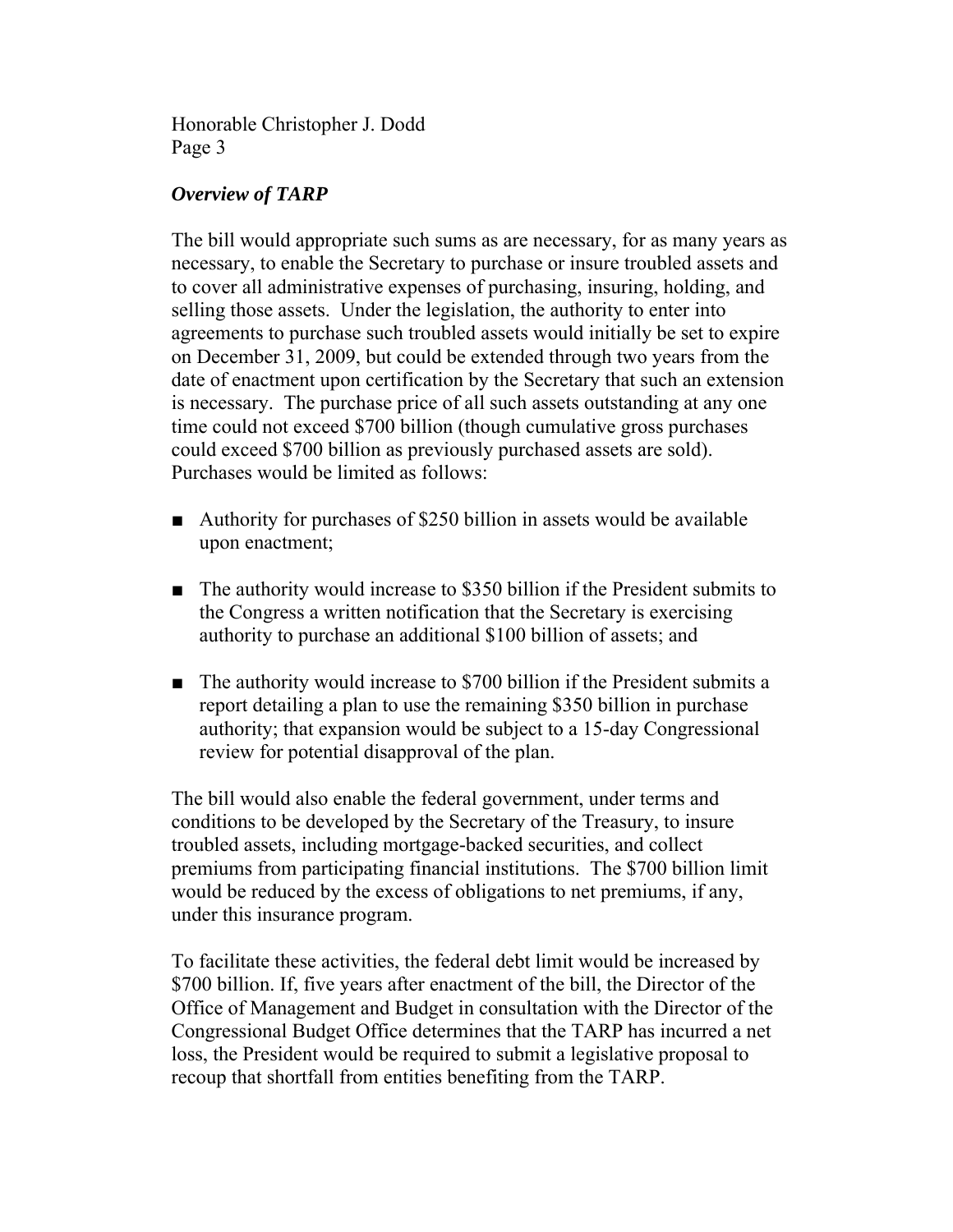## *Cost of Division A*

Under the TARP, the Secretary would have the authority—if deemed necessary to promote stability in the financial markets—to purchase any financial asset at any price and to sell that asset for any price at any future date. That lack of specificity regarding how the authority would be implemented and even what types of assets would be purchased makes it impossible at this point to provide a meaningful estimate of the ultimate impact on the federal budget from enacting this legislation. Although it is not currently possible to quantify the net budget impact given the lack of details about how the program would be implemented, CBO has concluded that enacting Division A would likely entail some net budget cost—which would, however, be substantially smaller than \$700 billion. The net budget cost would reflect several factors:

■ **Net gains or losses on the TARP transactions**. As noted in CBO's recent testimony before the House Budget Committee, the net gain or loss on the TARP transactions would reflect the degree to which the federal government sought to obtain, and succeeded in receiving, a fair market price for the assets it purchased, and the degree to which, because of severe market turmoil, market prices would be lower than the underlying value of the assets. $^{2}$ 

Although some classes of assets and purchase mechanisms are conducive to determining a fair market price, it is unlikely that the program would be limited exclusively to those classes of assets and purchase mechanisms. The program would probably include assets that have the worst credit risks and hence are difficult to price, making it likely that the government would, in some cases, pay prices that fail to cover those risks. Although it is possible that future increases in asset values would generate gains even on assets for which the government initially overpays, an overall net loss is more likely if the government initially overpays.

The bill includes a provision intended to protect against such future net losses by requiring that firms selling troubled assets to the government

<sup>1</sup> 2. Statement of Peter R. Orszag, Director, Congressional Budget Office, *Federal Responses to Market Turmoil,* before the House Committee on the Budget (September 24, 2008).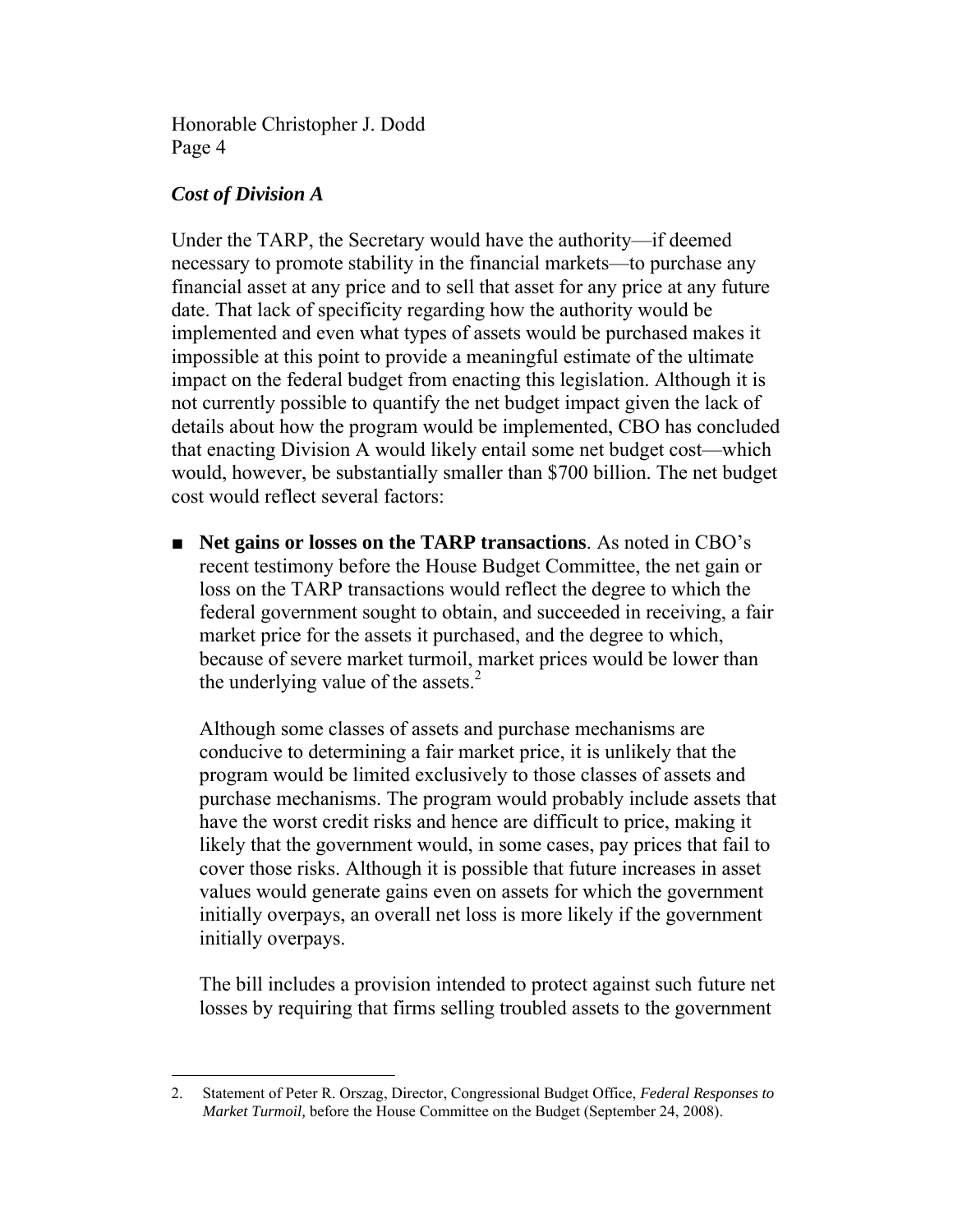1

also provide warrants or senior debt instruments.<sup>3</sup> CBO anticipates that this provision would not have a substantial effect on the net cost of the TARP, however. On the one hand, warrants or senior debt instruments might reduce the incentive for sellers to overcharge for low-quality assets. On the other hand, since the warrants or debt instruments would have value, Treasury would generally face higher prices because sellers would seek compensation for both the value of the troubled asset and the value of the warrant or debt instrument.<sup>4</sup> In addition, the warrants or senior debt instruments may be difficult for the government to value, complicating even those auctions in which the government is otherwise most likely to obtain a fair market price.

In any case, the ultimate cost to the government on the transactions would not be the total amount spent to purchase assets—limited to \$700 billion outstanding at any one time—but rather the difference between the amount spent by the government and the amount received in earnings and sales proceeds when all of the assets are finally sold, presumably some years from now. That net cost is likely to be substantially less than \$700 billion but is more likely than not to be greater than zero.

- **Recoupment mechanism.** The recoupment mechanism is designed to offset any net losses the government experiences on the TARP transactions. The mechanism, however, requires only that the President *submit* a proposal to offset such costs after five years. Even if it would be fully effective in offsetting any net losses, the President's proposal would require a future act of Congress to be implemented. Any savings from such legislation would be estimated when the proposal is considered and would be credited to that legislation for Congressional scorekeeping purposes.
- **Administrative costs.** Beyond the effect of any gains or losses on the transactions under the TARP and the recoupment mechanism, the

<sup>3.</sup> The warrants would give the Treasury the right to buy stock in the future at a fixed price.

<sup>4.</sup> In other words, the price offered to the government for the troubled asset and the warrant or debt instrument together would be higher than the price offered for the troubled asset itself. Especially in current market conditions, it is possible that the price charged by firms for including the warrant or debt instrument would not fully reflect its value to the government.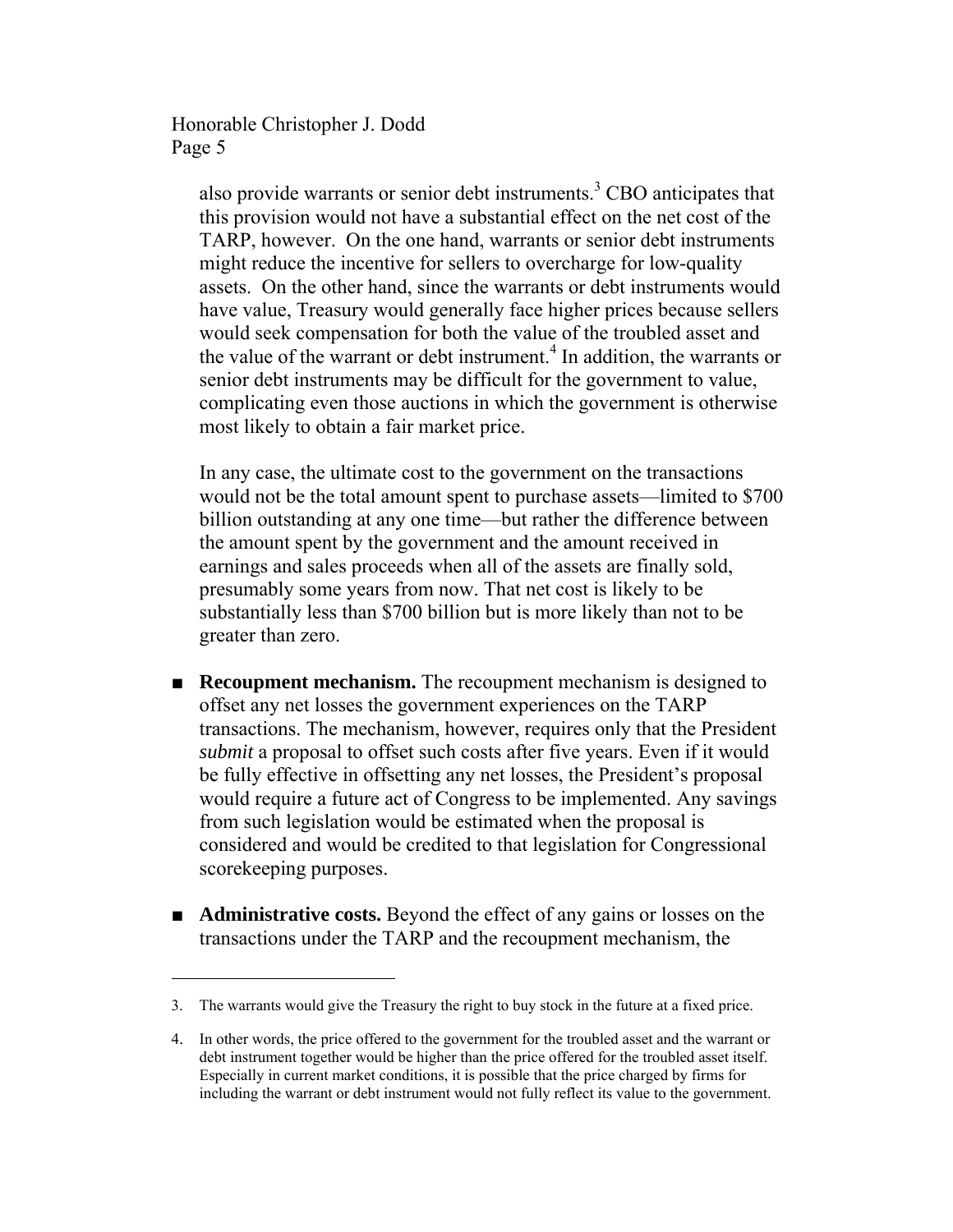> programs authorized by this bill would involve administrative costs. For example, the government would have to compensate the private asset managers hired by the Treasury. Those administrative costs are not included in the \$700 billion limit on asset purchases. Even if the transactions and the recoupment mechanism combined resulted in neither a gain nor a loss for the government, the administrative costs would expand the budget deficit.

The legislation includes a variety of other provisions that would, on net, add to the budget deficit. A number of those provisions are discussed below.

# *Other Major Provisions of Division A*

In addition to the expansion in FDIC insurance limits and the provisions of the TARP discussed above, Division A also contains provisions that would:

- Change the tax treatment of certain types of income, losses, or deductions of corporations or individuals;
- Require that certain financial institutions seeking to sell assets through the TARP meet appropriate standards for senior executive officers' compensation, as determined by the Secretary of the Treasury;
- Require the Secretary of the Treasury to take steps to maximize assistance for homeowners, including encouraging servicers of the underlying mortgages to take advantage of the Hope for Homeowners Program under section 257 of the National Housing Act;
- Allow the Federal Reserve System to pay interest on certain reserves of depository institutions that are held on deposit at the Federal Reserve, starting on October 1, 2008;
- Direct the Federal Housing Finance Agency, the Federal Deposit Insurance Corporation, and the Federal Reserve Board to implement various measures with regard to residential loans and securities under their control in order to reduce the number of foreclosures, which could include modifying the terms of such loans; and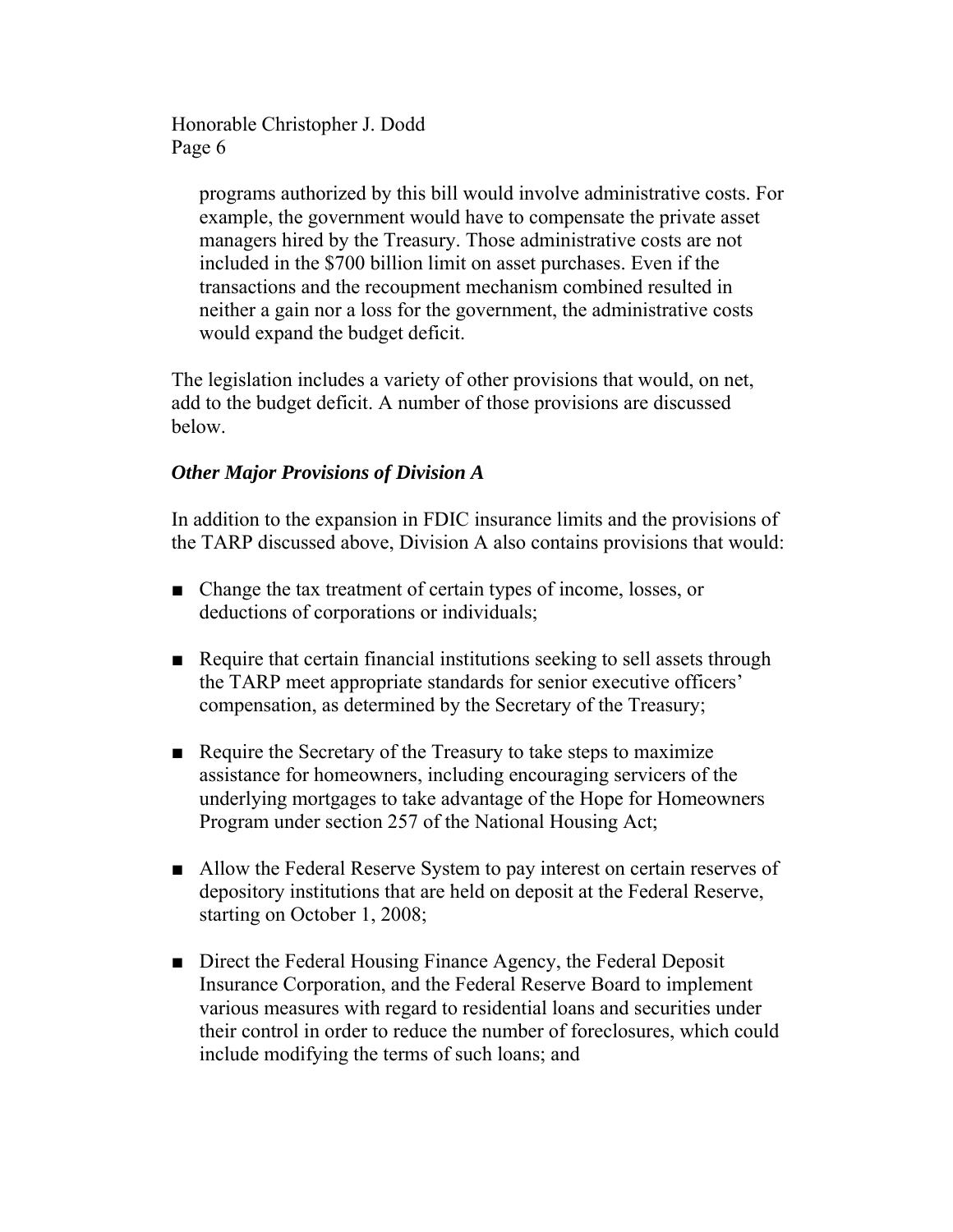■ Establish Congressional oversight and reporting requirements related to implementation of the legislation, along with a Financial Stability Oversight Board with responsibility for overseeing operations of the program.

The bill would require that the federal budget display the costs of purchasing or insuring troubled assets using procedures similar to those specified in the Federal Credit Reform Act, but adjusting for market risk (in a manner not reflected in that law). In particular, the federal budget would not record the gross cash disbursements for purchases of troubled assets (or cash receipts for their eventual sale), but instead would reflect the estimated net cost to the government of such purchases (broadly speaking, the purchase cost minus the present value, adjusted for market risk, of any estimated future earnings from holding those assets and the proceeds from the eventual sale of them).

### *Impact on Federal Finances*

CBO expects that the Treasury would use most or all of the \$700 billion in purchase authority within two years (after which the authority to enter into agreements to purchase various troubled assets would expire). To finance those purchases, the Treasury would have to sell debt to the public. Federal debt held by the public would therefore rise by about \$700 billion, although the government would also acquire valuable financial assets in the process. As noted above, CBO expects that since the acquired assets would have some value, the net budget impact would be substantially less than \$700 billion; similarly, net cash disbursements under the program would also be substantially less than \$700 billion over time because, ultimately, the government would sell the acquired assets and thus generate income that would offset much of the initial expenditures.

In addition to any net gain or loss on the purchase of \$700 billion or more in assets, the government also would incur administrative costs for the proposed program. Those costs would depend on the kinds of assets purchased or insured. On the basis of the costs incurred by private investment firms that acquire, manage, and sell similar assets, CBO expects that the administrative costs of operating the program could amount to a few billion dollars per year, as long as the government held all or most of the purchased assets.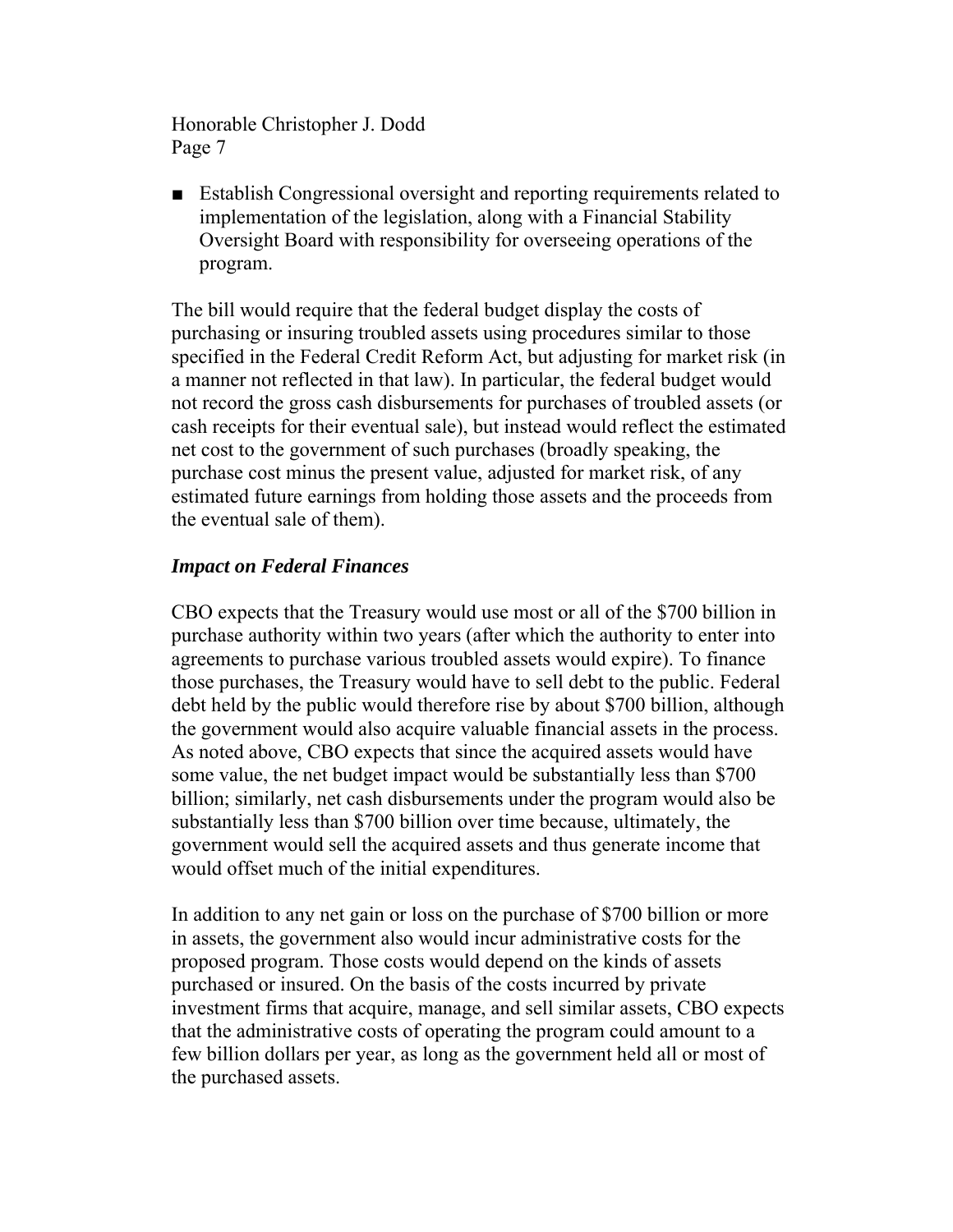Other provisions in Division A would on net increase the budget deficit. For example, the legislation would allow the Federal Reserve to pay interest immediately on certain reserve balances of depository institutions, rather than starting on October 1, 2011, as allowed under current law. CBO estimates that, over the next three years, the provision would reduce the Federal Reserve's payments of its profits to the Treasury, which are classified as revenue in the federal budget.

In addition, a number of provisions Division A would affect federal revenues by changing tax law, including provisions that would limit the deductibility of executive compensation for certain firms selling assets; allow losses incurred by certain taxpayers on preferred stock in Fannie Mae and Freddie Mac to be treated as ordinary rather than capital losses; and exclude from income amounts attributable to the cancellation of mortgage debt of individuals in certain circumstances. The Joint Committee on Taxation estimates that, on net, these provisions in Division A would reduce federal revenues.

Enacting Division A could also affect other federal spending—including, for example, outlays from the operations of Fannie Mae, Freddie Mac, federal housing programs, and deposit insurance. Some of those effects would be related to how TARP would be used to purchase assets (including what kinds of assets would be acquired and from what types of institutions), and how successful the program would be in restoring liquidity to the nation's financial markets.

### **Division B – Energy Improvement and Extension Act of 2008**

Division B of the bill would provide a number of tax incentives related to energy and fuel production and energy conservation. It also includes several provisions that would raise revenue, with the largest effect from a modification of the requirements imposed on brokers for the reporting of their customers' basis in securities transactions. CBO and the Joint Committee on Taxation (JCT) estimate that, over the 2009-2013 period, Division B would reduce revenues by \$6.8 billion, increase outlays by about \$0.2 billion, and increase projected deficits by about \$7 billion. CBO and JCT estimate that, over the 2009-2018 period, Division B would increase revenues by about \$0.3 billion, increase outlays by about \$0.2 billion, and reduce projected deficits by less than \$0.1 billion.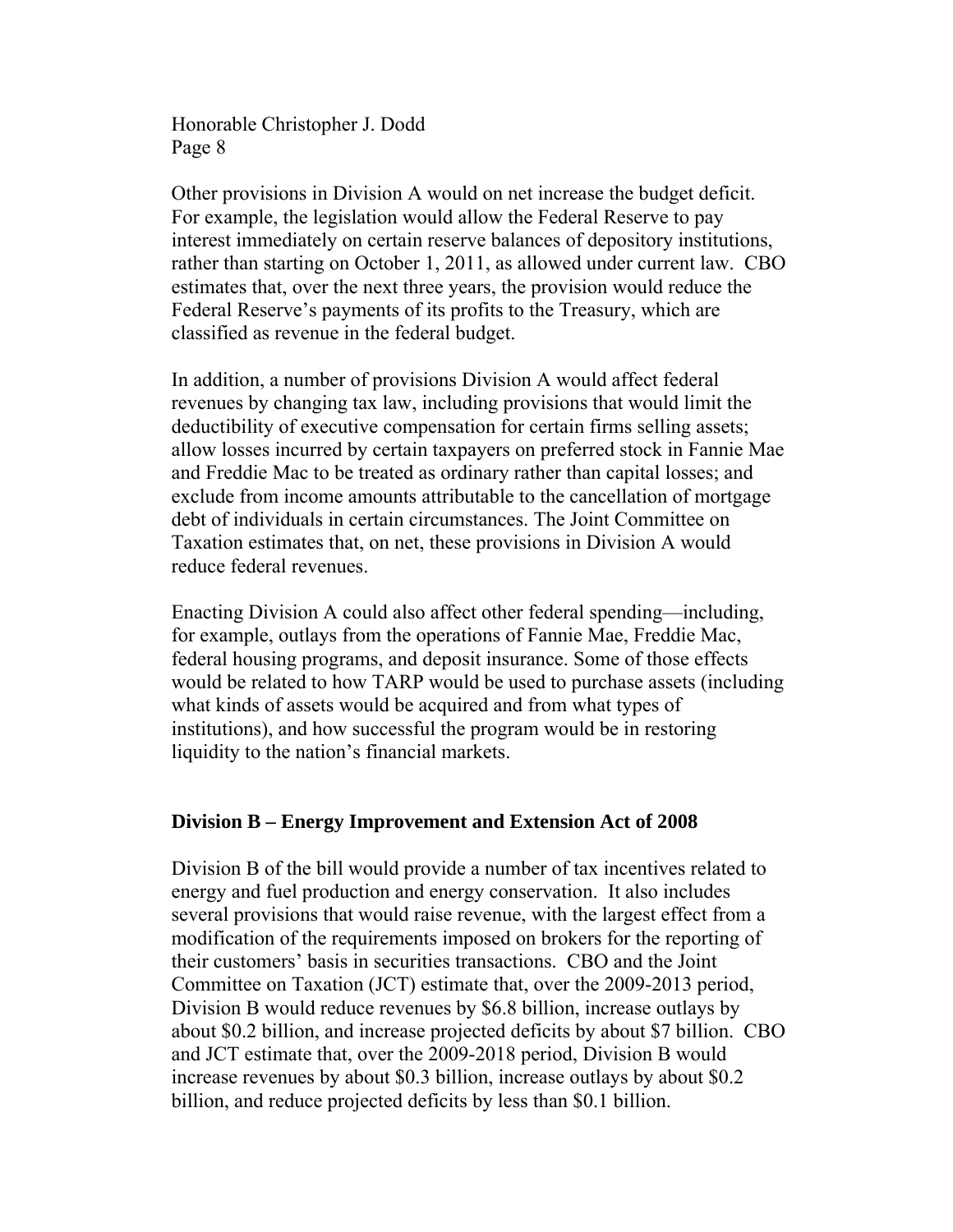## **Division C – Tax Extensions and Alternative Minimum Tax Relief**

Division C would extend relief from the alternative minimum tax for 2008, extend and modify a number of other expiring tax provisions, provide tax relief for regions of the country affected by severe storms earlier this year, make other changes to tax law, and provide payments to state and local governments for support to rural schools and other county programs. It also would modify the tax treatment of deferred compensation paid by certain foreign entities. CBO and JCT estimate that, over the 2009-2013 period, Division C would reduce revenues by about \$105.2 billion, increase outlays by \$7.1 billion, and increase projected deficits by about \$112.3 billion. CBO and JCT estimate that, over the 2009-2018 period, Division C would reduce revenues by about \$99.5 billion, increase outlays by about \$7.5 billion, and increase projected deficits by about \$107.1 billion.

### **Intergovernmental and Private-Sector Mandates**

The non-tax provisions of the legislation contain no intergovernmental mandates as defined in the Unfunded Mandates Reform Act (UMRA).

The non-tax provisions do, however, contain private-sector mandates as defined in UMRA, and CBO estimates that the aggregate cost of those mandates would exceed the annual threshold established in UMRA (\$136 million in 2008, adjusted annually for inflation).

Division C, section 512 would impose a private-sector mandate on group health plans and issuers of group health insurance by prohibiting them from imposing treatment limitations or financial requirements for mental health benefits that differ from those placed on medical and surgical benefits. CBO estimates that the direct costs of the private-sector mandate would significantly exceed the annual threshold established in UMRA in each of the first five years that the mandate would be in effect.

Division A, section 136 could impose a private-sector mandate to the extent that deposit insurance premiums are higher than they would be in the absence of this bill. Most depository institutions (commercial banks, savings associations, and credit unions) are required by law to have federal deposit insurance. CBO, therefore, considers changes in the federal deposit insurance system that increase requirements on those institutions to be